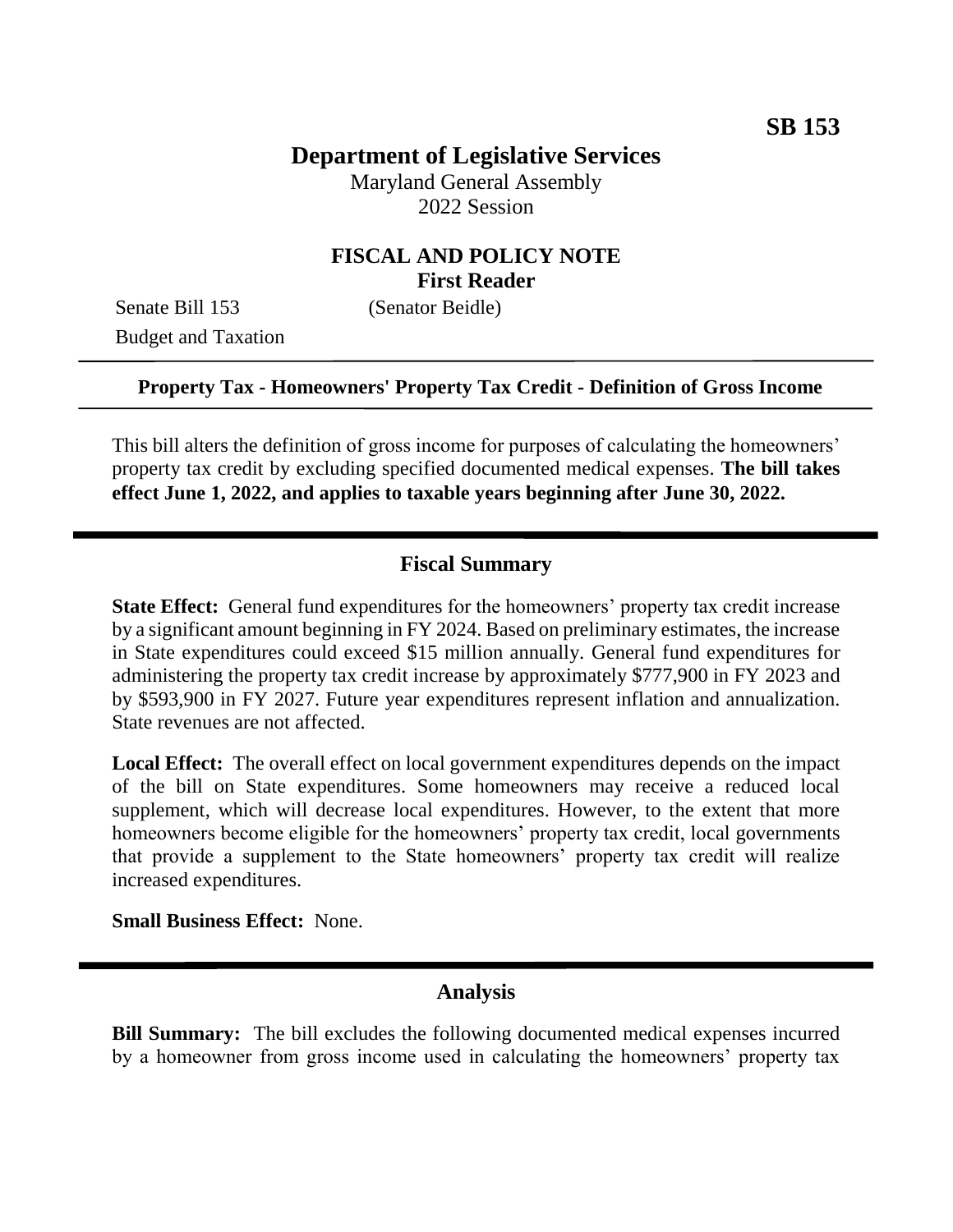credit: (1) medical care; (2) specified continuing care; (3) specified care provided by an assisted living program; and  $\overline{4}$ ) specified care provided by a nursing home.

**Current Law:** The homeowners' property tax credit program is a State funded program that provides credits against State and local real property taxation for homeowners who qualify based on a sliding scale of property tax liability and income. Homeowners must apply to the State Department of Assessments and Taxation (SDAT) each year in order to be eligible for the property tax credit. The application is available on the department's website, and current applications may be filed beginning February 15, 2022, through October 1, 2022. Approximately 45,000 individuals receive the property tax credit each year. SDAT reports that the average homeowners' property tax credit is approximately \$1,350. The total cost of the program is approximately \$65 million annually.

For purposes of calculating the homeowners' property tax credit, gross income is the total income from all sources for the calendar year that immediately precedes the taxable year, whether or not the income is included in the definition of gross income for federal or State tax purposes, and includes (1) any benefit under the Social Security Act or the Railroad Retirement Act; (2) the aggregate of gifts over \$300; (3) alimony; (4) support money; (5) any nontaxable strike benefit; (6) public assistance received in a cash grant; (7) a pension; (8) an annuity; (9) any unemployment insurance benefit; (10) any workers' compensation benefit; (11) the net income received from a business, rental, or other endeavor; (12) any withdrawal, payment, or distribution from an individual retirement account; (13) any withdrawal, payment, or distribution from any qualified retirement savings plan; and (14) any rent on the dwelling, including the rent from a room or apartment.

Gross income does not include (1) any income tax refund received from the State or federal government or (2) any loss from business, rental, or other endeavor.

**State Fiscal Effect:** General fund expenditures for the homeowners' property tax credit increase by a significant amount beginning in fiscal 2024 as a result of the changes proposed by the bill. The amount of the expenditure increase depends on several factors including the amount of various medical related expenses reported by property tax credit recipients, the amount of the property tax credit currently received, and the number of homeowners who may become eligible for the program.

Based on 2020 application data, the average homeowners' property tax credit recipient is 69 years old with an average gross income of \$33,057. There is no data on the number of tax credit recipients who incur expenses for continuing care, assisted living care, or nursing home care. However, as a point of reference, SDAT estimates that general fund expenditures could increase by at least \$15 million annually, if 20,000 applicants have at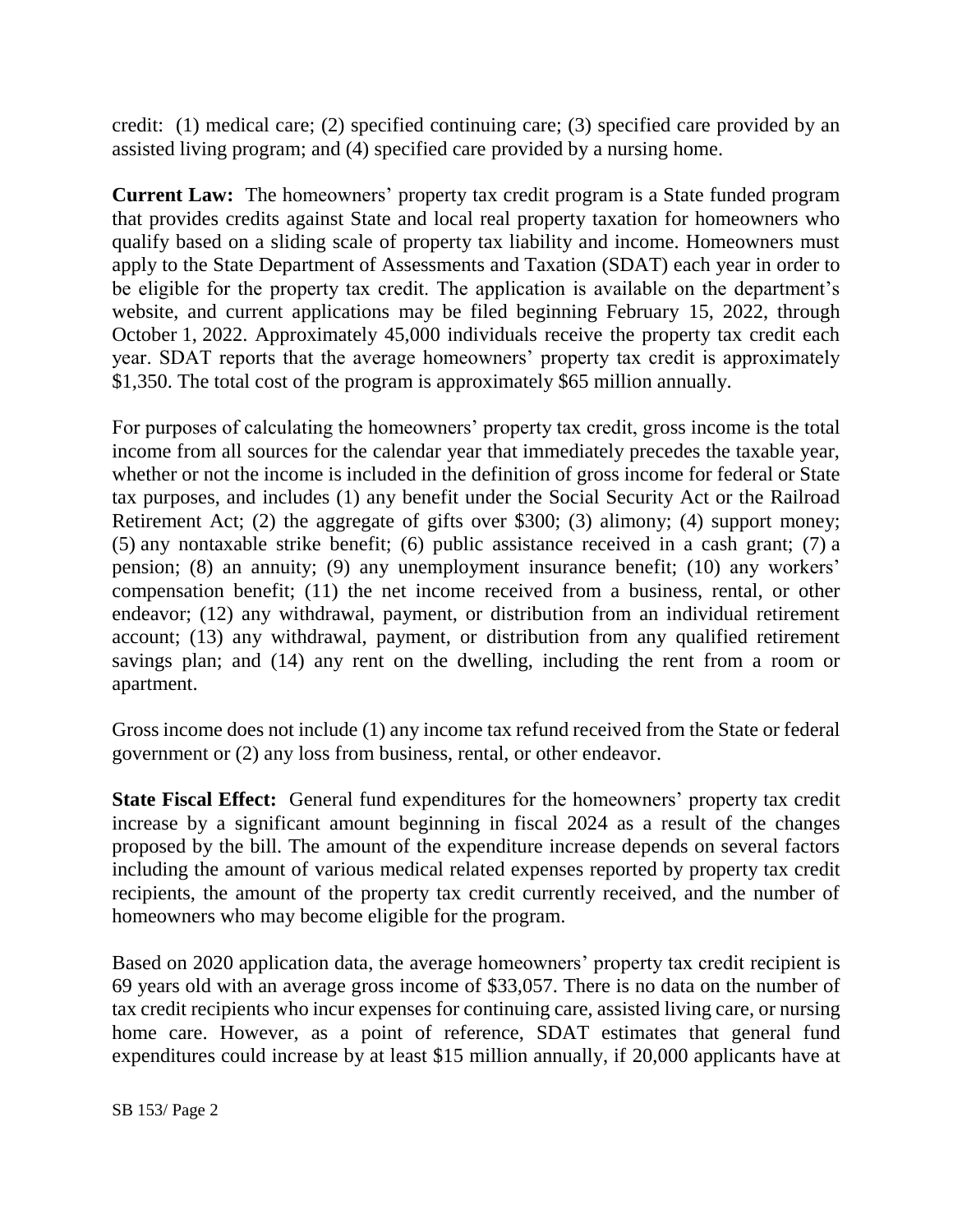least \$10,000 a year in eligible expenses. Including other types of documented medical expenses would increase this estimate by a significant amount.

In order to implement the proposed changes to the tax credit program, SDAT's general fund expenditures increase by approximately \$777,900 in fiscal 2023, which accounts for a 90-day start-up delay. This estimate reflects the cost of hiring 10 tax credit processors to verify documented medical expenses submitted by tax credit applicants. It includes salaries, fringe benefits, one-time start-up costs, and ongoing operating expenses and a one-time cost of \$300,000 to update the department's tax credit computer system.

| \$777,899 |
|-----------|
| 73,430    |
| 300,000   |
| \$404,469 |
| 10        |
|           |

Future year expenditures reflect full salaries with annual increases and employee turnover as well as annual increases in ongoing operating expenses. Administrative expenditures will increase by \$546,400 in fiscal 2024 and by \$593,900 in fiscal 2027.

**Local Fiscal Effect:** Local governments are authorized to grant a local supplement to the homeowners' property tax credit program. While SDAT administers the local program, local governments are responsible for covering the cost of the local supplement. Currently, Baltimore City and 13 counties (Anne Arundel, Baltimore, Calvert, Caroline, Carroll, Charles, Frederick, Garrett, Harford, Howard, Kent, Montgomery, and Washington) provide a local supplement to the State program. In addition, several municipalities also provide a local supplement.

The overall impact on local expenditures cannot be reliably estimated. In general, the interaction between the various components of the homeowners' property tax credit calculation (maximum eligible assessment, income, net worth, State and local property tax liabilities, as well as other tax credits) effectively results in a maximum tax credit that is available to each homeowner. Due to this maximum credit amount, the amount of the local tax credit supplement will usually decrease as the amount of the State tax credit increases, as the amount of the State tax credit is applied first. However, to the extent that more homeowners become eligible for the homeowners' property tax credit program, local governments that provide a supplement to the State homeowners' property tax credit will realize increased expenditures.